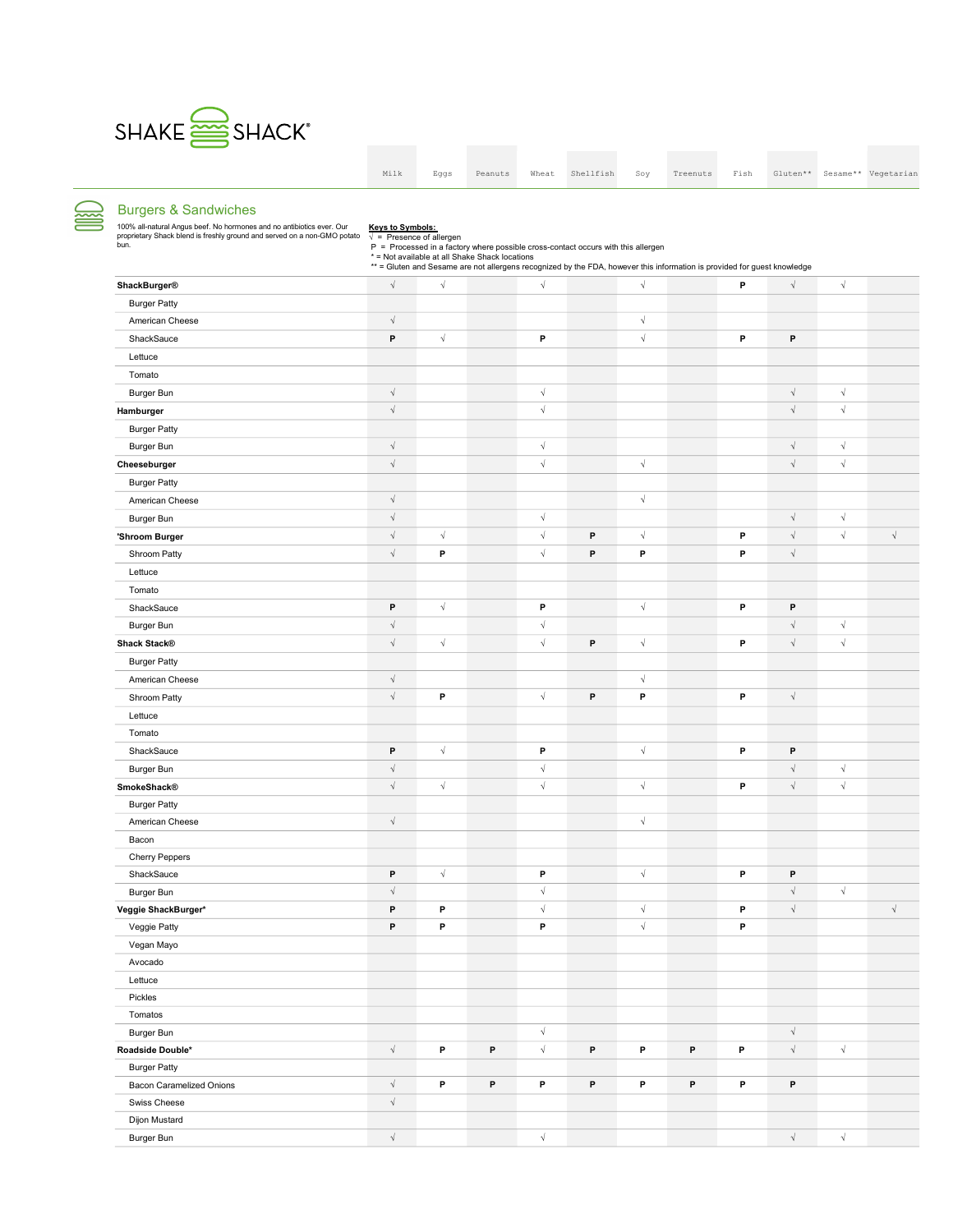| Lockhart Link Burger*                        | $\sqrt{\phantom{a}}$ | P                    | $\, {\bf P}$ | $\sqrt{\phantom{a}}$ | P           | $\sqrt{\phantom{a}}$ | P | P | $\sqrt{ }$           | $\sqrt{ }$           |           |
|----------------------------------------------|----------------------|----------------------|--------------|----------------------|-------------|----------------------|---|---|----------------------|----------------------|-----------|
| <b>Burger Patty</b>                          |                      |                      |              |                      |             |                      |   |   |                      |                      |           |
| American Cheese                              | $\sqrt{\phantom{a}}$ |                      |              |                      |             | $\sqrt{}$            |   |   |                      |                      |           |
| Jalapeno Cheese Sausage Link                 | $\sqrt{ }$           | P                    | P            | $\sqrt{ }$           | $\mathsf P$ | $\sqrt{}$            | P | P | $\sqrt{ }$           |                      |           |
| ShackSauce                                   | P                    | $\sqrt{\phantom{a}}$ |              | P                    |             | $\sqrt{}$            |   | P | P                    |                      |           |
| Pickles                                      |                      |                      |              |                      |             |                      |   |   |                      |                      |           |
| Burger Bun                                   | $\sqrt{ }$           |                      |              | $\sqrt{\phantom{a}}$ |             |                      |   |   | $\sqrt{ }$           | $\sqrt{\phantom{a}}$ |           |
| Link Burger*                                 | $\sqrt{ }$           | P                    | $\mathsf{P}$ | $\sqrt{\phantom{a}}$ | P           | $\sqrt{ }$           | P | P | $\sqrt{ }$           | $\sqrt{}$            |           |
| <b>Burger Patty</b>                          |                      |                      |              |                      |             |                      |   |   |                      |                      |           |
| American Cheese                              | $\sqrt{ }$           |                      |              |                      |             | $\sqrt{}$            |   |   |                      |                      |           |
| Sausage Link                                 | $\sqrt{ }$           | P                    | P            | $\sqrt{\phantom{a}}$ | P           | $\sqrt{\phantom{a}}$ | P | P | $\sqrt{ }$           |                      |           |
| ShackSauce                                   | P                    | $\sqrt{\phantom{a}}$ |              | P                    |             | $\sqrt{\phantom{a}}$ |   | P | P                    |                      |           |
| Pickles                                      |                      |                      |              |                      |             |                      |   |   |                      |                      |           |
| Burger Bun                                   | $\sqrt{ }$           |                      |              | $\sqrt{\phantom{a}}$ |             |                      |   |   | $\sqrt{\phantom{a}}$ | $\sqrt{ }$           |           |
| Green Chile CheddarShack*                    | $\sqrt{ }$           |                      |              | $\sqrt{\phantom{a}}$ |             |                      |   |   | $\sqrt{\phantom{a}}$ | $\sqrt{ }$           |           |
| <b>Burger Patty</b>                          |                      |                      |              |                      |             |                      |   |   |                      |                      |           |
| Shredded White Cheddar                       | $\sqrt{\phantom{a}}$ |                      |              |                      |             |                      |   |   |                      |                      |           |
| Green Chili Mix                              |                      |                      |              |                      |             |                      |   |   |                      |                      |           |
| Burger Bun                                   | $\sqrt{ }$           |                      |              | $\sqrt{}$            |             |                      |   |   | $\sqrt{\phantom{a}}$ | $\sqrt{}$            |           |
| Mound City Double*                           | $\sqrt{ }$           | $\sqrt{}$            | P            | $\sqrt{\phantom{a}}$ |             | P                    | P | P | $\sqrt{ }$           | $\sqrt{ }$           |           |
| <b>Burger Patty</b>                          |                      |                      |              |                      |             |                      |   |   |                      |                      |           |
| Provel Cheese                                | $\sqrt{ }$           |                      |              |                      |             |                      |   |   |                      |                      |           |
| Bacon                                        |                      |                      |              |                      |             |                      |   |   |                      |                      |           |
| STL Sauce                                    | P                    | $\sqrt{\phantom{a}}$ | P            | P                    |             | P                    | P | P | P                    |                      |           |
| Burger Bun                                   | $\sqrt{ }$           |                      |              | $\sqrt{}$            |             |                      |   |   | $\sqrt{ }$           | $\sqrt{}$            |           |
| Brat Burger*                                 | $\sqrt{\phantom{a}}$ | $\sqrt{\phantom{a}}$ |              | $\sqrt{\phantom{a}}$ |             | $\sqrt{\phantom{a}}$ |   | P | $\sqrt{ }$           | $\sqrt{\phantom{a}}$ |           |
|                                              |                      |                      |              |                      |             |                      |   |   |                      |                      |           |
| <b>Burger Patty</b><br>Jalapeno Cheddar Brat | $\sqrt{\phantom{a}}$ |                      |              |                      |             | $\sqrt{\phantom{a}}$ |   |   |                      |                      |           |
| Shackmeister Shallots                        | $\sqrt{ }$           |                      |              | $\sqrt{ }$           |             | $\sqrt{ }$           |   |   | $\sqrt{}$            |                      |           |
| ShackSauce                                   | P                    | $\sqrt{\phantom{a}}$ |              | P                    |             | $\sqrt{\phantom{a}}$ |   | P | P                    |                      |           |
|                                              | $\sqrt{ }$           |                      |              | $\sqrt{\phantom{a}}$ |             |                      |   |   | $\sqrt{ }$           | $\sqrt{\phantom{a}}$ |           |
| Burger Bun<br>Montlake Double Cut*           | $\sqrt{ }$           | $\sqrt{\phantom{a}}$ |              | $\sqrt{\phantom{a}}$ |             | $\sqrt{\phantom{a}}$ | P |   | $\sqrt{ }$           | $\sqrt{ }$           |           |
|                                              |                      |                      |              |                      |             |                      |   |   |                      |                      |           |
| <b>Burger Patty</b>                          | $\sqrt{ }$           |                      |              |                      |             |                      |   |   |                      |                      |           |
| Jack Cheese<br>Caramelized Onions            | $\sqrt{ }$           |                      |              | $\sqrt{\phantom{a}}$ |             |                      |   |   | $\sqrt{\phantom{a}}$ |                      |           |
|                                              |                      | $\sqrt{\phantom{a}}$ |              | $\sqrt{\phantom{a}}$ |             | $\sqrt{}$            |   |   | $\sqrt{ }$           |                      |           |
| Grainy Mustard Mayo                          | $\sqrt{\phantom{a}}$ |                      |              | $\sqrt{}$            |             |                      | P |   | $\sqrt{ }$           | $\sqrt{ }$           |           |
| Burger Bun                                   | $\sqrt{ }$           | $\sqrt{\phantom{a}}$ | $\, {\bf P}$ | $\sqrt{\phantom{a}}$ | P           | P                    | P | P | $\sqrt{ }$           | $\sqrt{ }$           |           |
| Golden State Double*                         |                      |                      |              |                      |             |                      |   |   |                      |                      |           |
| <b>Burger Patty</b>                          | $\sqrt{\phantom{a}}$ |                      |              |                      |             |                      |   |   |                      |                      |           |
| Cheddar Cheese                               |                      |                      |              |                      |             |                      |   |   |                      |                      |           |
| Bread & Butter Pickles                       |                      | $\sqrt{\phantom{a}}$ |              |                      |             |                      |   |   |                      |                      |           |
| Smoked Garlic Mayo                           | $\sqrt{\phantom{a}}$ | $\sqrt{\phantom{a}}$ | P            | $\sqrt{\phantom{a}}$ | P           | P                    | P | P | $\sqrt{\phantom{a}}$ | $\sqrt{\phantom{a}}$ |           |
| Sweet Potato Bun                             | $\sqrt{ }$           | $\sqrt{\phantom{a}}$ |              | $\sqrt{\phantom{a}}$ |             | $\sqrt{}$            |   |   | $\sqrt{\phantom{a}}$ | $\sqrt{}$            |           |
| <b>Slapshot Burger</b>                       |                      |                      |              |                      |             |                      |   |   |                      |                      |           |
| <b>Burger Patty</b>                          | $\sqrt{ }$           |                      |              |                      |             |                      |   |   |                      |                      |           |
| Provolone Cheese                             | $\sqrt{ }$           |                      |              | $\sqrt{}$            |             | $\sqrt{}$            |   |   | $\sqrt{ }$           |                      |           |
| <b>Fried Pickles</b>                         |                      |                      |              |                      |             |                      |   |   |                      |                      |           |
| Onion                                        |                      | $\sqrt{\phantom{a}}$ |              |                      |             |                      |   |   |                      |                      |           |
| Garlic Mayo                                  |                      |                      |              | $\sqrt{}$            |             |                      |   |   | $\sqrt{ }$           | $\sqrt{ }$           |           |
| Burger Bun                                   | $\sqrt{\phantom{a}}$ | $\sqrt{\phantom{a}}$ |              | $\sqrt{\phantom{a}}$ |             | $\sqrt{}$            |   |   | $\sqrt{ }$           | $\sqrt{ }$           |           |
| <b>Bourbon Bacon Cheddar Burger</b>          |                      |                      |              |                      |             |                      |   |   |                      |                      |           |
| <b>Burger Patty</b>                          | $\sqrt{ }$           |                      |              |                      |             |                      |   |   |                      |                      |           |
| Cheddar Cheese                               |                      |                      |              | $\sqrt{}$            |             |                      |   |   | $\sqrt{\phantom{a}}$ |                      |           |
| Bacon Jam                                    | $\sqrt{ }$           |                      |              | $\sqrt{\phantom{a}}$ |             |                      |   |   | $\sqrt{ }$           |                      |           |
| <b>Fried Shallots</b>                        |                      |                      |              |                      |             | $\sqrt{}$            |   |   |                      |                      |           |
| ShackSauce                                   |                      | $\sqrt{\phantom{a}}$ |              |                      |             |                      |   |   |                      |                      |           |
| Burger Bun                                   | $\sqrt{ }$           |                      |              | $\sqrt{\phantom{a}}$ |             |                      |   |   | $\sqrt{\phantom{a}}$ | $\sqrt{\phantom{a}}$ |           |
| <b>Extras</b>                                |                      |                      |              |                      |             |                      |   |   |                      |                      |           |
| Onion                                        |                      |                      |              |                      |             |                      |   |   |                      |                      | $\sqrt{}$ |
| Pickles                                      |                      |                      |              |                      |             |                      |   |   |                      |                      | $\sqrt{}$ |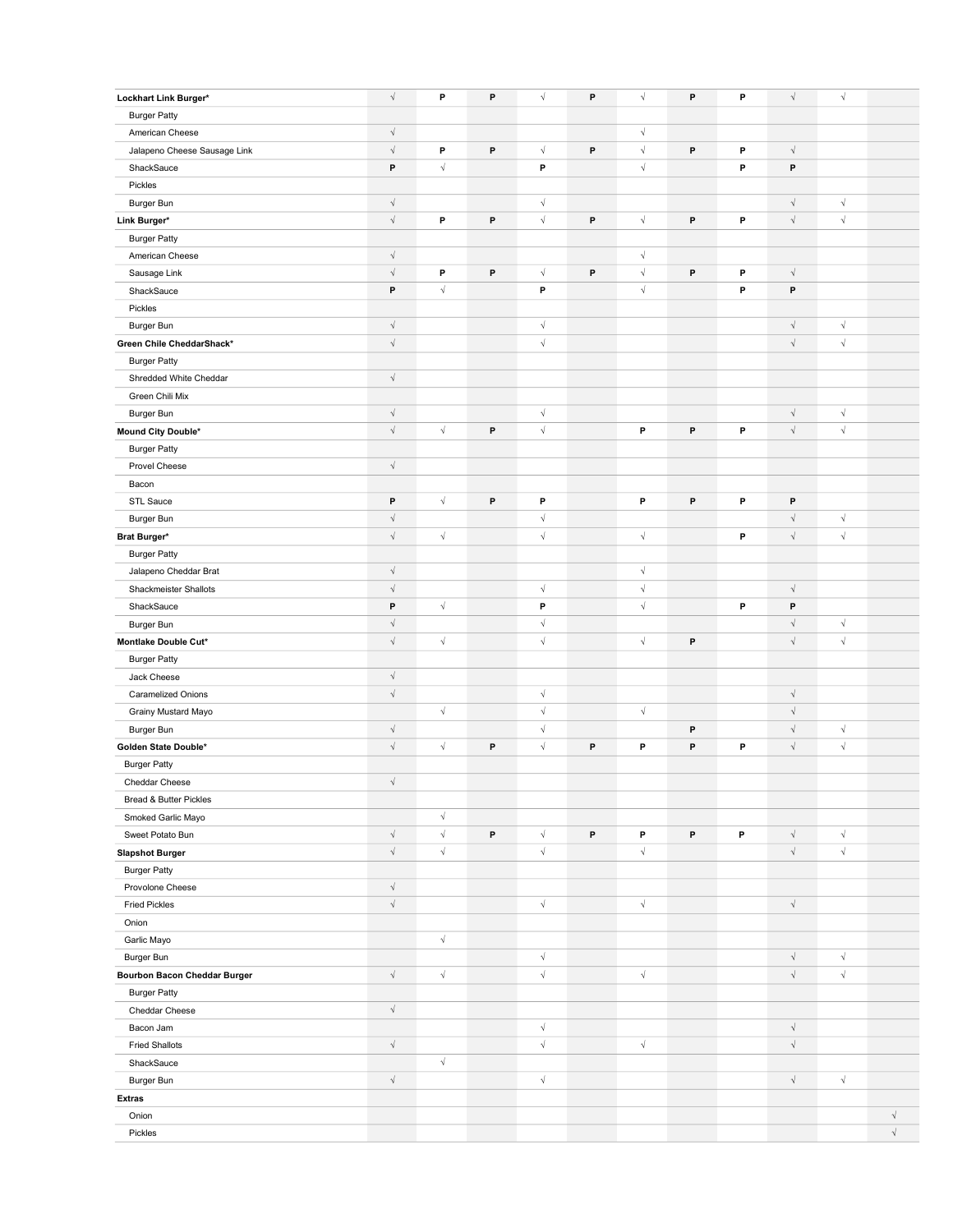| <b>Crispy Shallots</b><br>◡<br>. |  |  |  |  |  |  |
|----------------------------------|--|--|--|--|--|--|
| Gluten Free Bun                  |  |  |  |  |  |  |

# Chicken

100% all-natural cage-free chicken. No hormones and no antibiotics ever. Served on a non-GMO potato bun.

| Milk       |            | Peanuts | Wheat      | Shellfish   | Soy        | Treenuts | Fish |            |            | Sesame** Vegetarian |
|------------|------------|---------|------------|-------------|------------|----------|------|------------|------------|---------------------|
| $\sqrt{ }$ | $\sqrt{ }$ | P       | $\sqrt{ }$ | P           | P          | P        | P    | $\sqrt{ }$ | $\sqrt{ }$ |                     |
| $\sqrt{ }$ | P          | P       | $\sqrt{ }$ | P           | P          | P        | P    | $\sqrt{ }$ |            |                     |
|            |            |         |            |             |            |          |      |            |            |                     |
|            |            |         |            |             |            |          |      |            |            |                     |
| $\sqrt{ }$ | $\sqrt{ }$ |         | P          |             | P          | P        | P    | P          |            |                     |
| $\sqrt{ }$ |            |         | $\sqrt{ }$ |             |            |          |      | $\sqrt{ }$ | $\sqrt{ }$ |                     |
| $\sqrt{ }$ |            |         | $\sqrt{}$  |             | $\sqrt{ }$ |          |      | $\sqrt{ }$ | $\sqrt{ }$ |                     |
| $\sqrt{ }$ |            |         | $\sqrt{ }$ |             | $\sqrt{ }$ |          |      | $\sqrt{ }$ |            |                     |
|            |            |         | $\sqrt{ }$ |             |            |          |      | $\sqrt{ }$ |            |                     |
| $\sqrt{ }$ |            |         |            |             |            |          |      |            |            |                     |
|            |            |         |            |             |            |          |      |            |            |                     |
| $\sqrt{ }$ |            |         | $\sqrt{ }$ |             |            |          |      | $\sqrt{ }$ | $\sqrt{ }$ |                     |
| $\sqrt{ }$ | P          | P       | $\sqrt{ }$ | P           | P          | P        | P    | $\sqrt{ }$ |            |                     |
| $\sqrt{ }$ | P          | P       | $\sqrt{ }$ | $\mathsf P$ | P          | P        | P    | $\sqrt{ }$ |            |                     |
|            |            |         |            |             |            |          |      |            |            |                     |
| P          | P          |         | P          |             | P          |          |      | P          |            | $\sqrt{ }$          |
|            | $\sqrt{ }$ |         |            |             |            |          |      |            |            | $\sqrt{ }$          |
| $\sqrt{ }$ |            |         |            |             |            |          |      |            |            | $\sqrt{ }$          |
|            |            | Eggs    |            |             |            |          |      |            |            | $Gluten**$          |

# Breakfast\*

Cage-free eggs, griddled fresh. Served on a toasted non-GMO potato bun.

|                             | Milk       | Eggs       | Peanuts | Wheat      | Shellfish | Soy        | Treenuts | Fish |            |            | Gluten** Sesame** Vegetarian |
|-----------------------------|------------|------------|---------|------------|-----------|------------|----------|------|------------|------------|------------------------------|
| Egg Breakfast Sandwich*     | V          | $\sqrt{ }$ |         | $\sqrt{ }$ |           | $\sqrt{ }$ |          |      | $\sqrt{ }$ | $\sqrt{ }$ | $\sqrt{ }$                   |
| Egg                         |            | $\sqrt{ }$ |         |            |           |            |          |      |            |            |                              |
| American Cheese             | V          |            |         |            |           | V          |          |      |            |            |                              |
| Burger Bun                  | $\sqrt{ }$ |            |         | $\sqrt{ }$ |           |            |          |      | $\sqrt{ }$ | $\sqrt{ }$ |                              |
| Bacon Breakfast Sandwich*   | $\sqrt{ }$ | $\sqrt{ }$ |         | $\sqrt{ }$ |           | $\sqrt{ }$ |          |      | $\sqrt{ }$ | $\sqrt{ }$ |                              |
| Egg                         |            | $\sqrt{ }$ |         |            |           |            |          |      |            |            |                              |
| American Cheese             | $\sqrt{ }$ |            |         |            |           | $\sqrt{ }$ |          |      |            |            |                              |
| Bacon                       |            |            |         |            |           |            |          |      |            |            |                              |
| Burger Bun                  | $\sqrt{ }$ |            |         | $\sqrt{ }$ |           |            |          |      | $\sqrt{ }$ | $\sqrt{ }$ |                              |
| Sausage Breakfast Sandwich* | $\sqrt{ }$ | $\sqrt{ }$ | P       | $\sqrt{ }$ | P         | $\sqrt{ }$ | P        | P    | $\sqrt{ }$ | $\sqrt{ }$ |                              |
| Egg                         |            | $\sqrt{ }$ |         |            |           |            |          |      |            |            |                              |
| American Cheese             | $\sqrt{ }$ |            |         |            |           | $\sqrt{ }$ |          |      |            |            |                              |
| Sausage                     | P          | P          | P       | P          | P         | P          | P        | P    | P          |            |                              |
| Burger Bun                  | V          |            |         | $\sqrt{ }$ |           |            |          |      | V          | $\sqrt{ }$ |                              |
|                             |            |            |         |            |           |            |          |      |            |            |                              |



#### Flat -Top Dogs

100% all-natural Vienna beef. No hormones and no antibiotics ever. Served on a toasted non-GMO potato bun.

| no antibiotics ever. Served on a toasted non-GMO potato bun. |            |      |         |            |           |     |          |      |            |            |                     |
|--------------------------------------------------------------|------------|------|---------|------------|-----------|-----|----------|------|------------|------------|---------------------|
|                                                              | Milk       | Eggs | Peanuts | Wheat      | Shellfish | Soy | Treenuts | Fish | Gluten**   |            | Sesame** Vegetarian |
| <b>Hot Dog</b>                                               | $\sqrt{ }$ |      |         | $\sqrt{ }$ |           |     |          |      | $\sqrt{ }$ | $\sqrt{ }$ |                     |
| Hot Dog                                                      |            |      |         |            |           |     |          |      |            |            |                     |
| Hot Dog Bun                                                  | V          |      |         | $\sqrt{ }$ |           |     |          |      | V          | $\sqrt{ }$ |                     |
| Garden Dog                                                   | V          | P    | P       | $\sqrt{ }$ |           | P   | P        | P    | $\sqrt{ }$ | $\sqrt{ }$ | ٦I                  |
| Relish                                                       | P          | P    | P       | P          |           | P   | P        | P    | P          |            |                     |
| Onion                                                        |            |      |         |            |           |     |          |      |            |            |                     |
| Pickle                                                       |            |      |         |            |           |     |          |      |            |            |                     |
| Tomato                                                       |            |      |         |            |           |     |          |      |            |            |                     |
| Sport Pepper                                                 |            |      |         |            |           |     |          |      |            |            |                     |
| Celery Salt                                                  |            |      |         |            |           |     |          |      |            |            |                     |
| Mustard                                                      |            |      |         |            |           |     |          |      |            |            |                     |
| Hot Dog Bun                                                  | $\sqrt{ }$ |      |         | $\sqrt{ }$ |           |     |          |      |            | $\sqrt{ }$ |                     |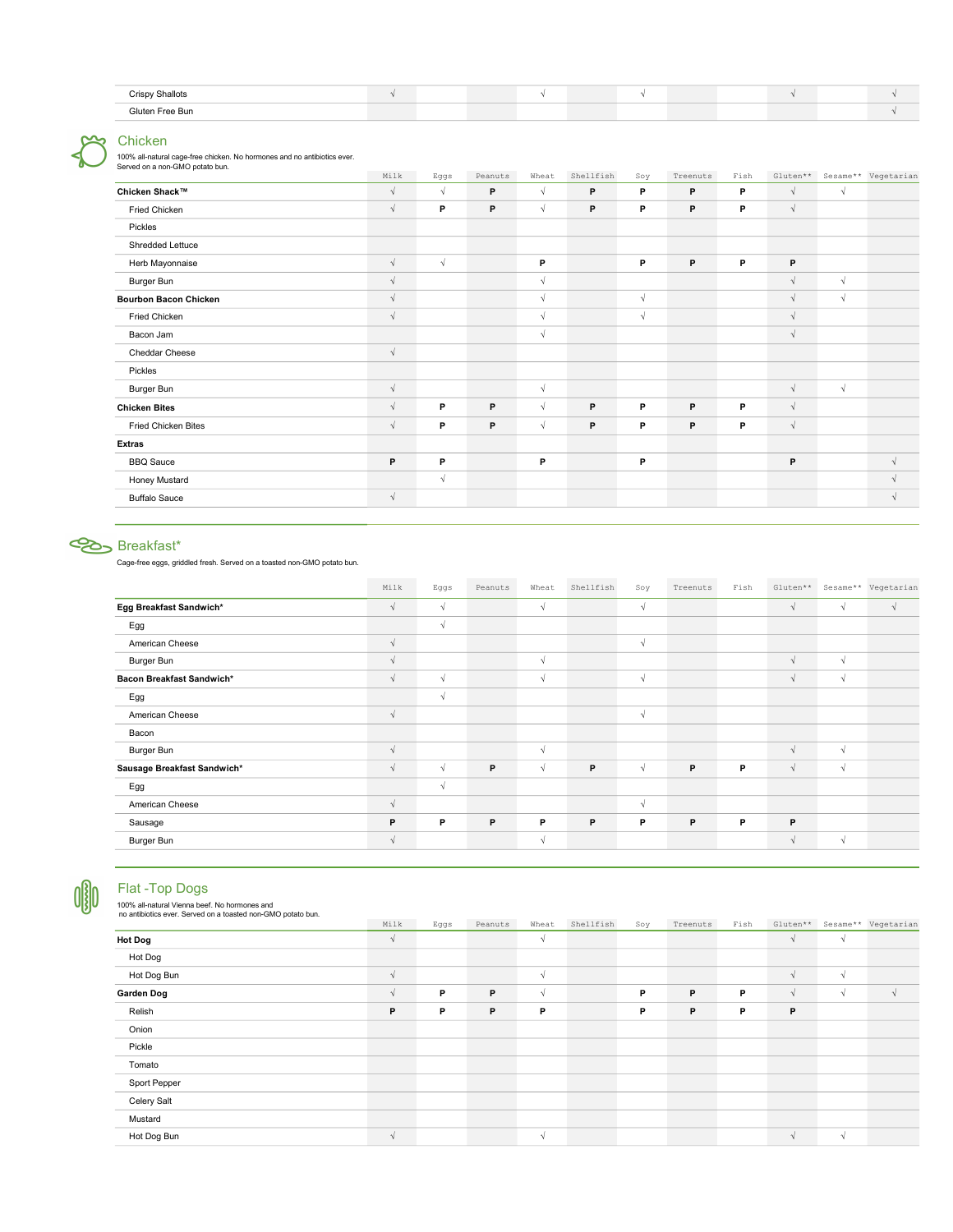| Shackmeister Cheddar Brat*    | $\Delta$ | P.       |   |   | P | V      | P | P |   |  |
|-------------------------------|----------|----------|---|---|---|--------|---|---|---|--|
| Jalapeno Cheddar Brat         | V        |          |   |   |   |        |   |   |   |  |
| Shack Cheese Sauce            | V        | P.       |   | P | P | P      | P | P | P |  |
| <b>Shackmeister Shallots</b>  | $\sim$   |          |   |   |   |        |   |   |   |  |
| Hot Dog Bun                   | $\sim$   |          |   |   |   |        |   |   |   |  |
| Jalapeno Cheese Sausage Link* | V        | P        | P |   | P | $\sim$ | P | P |   |  |
| Sausage Link*                 | V        | <b>P</b> | P |   | P |        | P | P |   |  |
| <b>Extras</b>                 |          |          |   |   |   |        |   |   |   |  |
| Shack Cheese Sauce            | N        | P        |   | P | P | P.     | P | P | P |  |

#### 凞 Fries

Golden potatoes.

|                           | Milk       | Eggs | Peanuts | Wheat | Shellfish | Soy        | Treenuts | Fish | Gluten** | Sesame** Vegetarian |
|---------------------------|------------|------|---------|-------|-----------|------------|----------|------|----------|---------------------|
| <b>Regular Fries</b>      |            |      |         | P     |           | $\sqrt{ }$ |          |      | P        | $\sqrt{ }$          |
| <b>Cheese Fries</b>       | $\sqrt{ }$ | P    |         | P     | P         | $\sqrt{ }$ | P        | P    | P        |                     |
| Fries                     |            |      |         | P     |           | √          |          |      | P        |                     |
| Shack Cheese Sauce        | $\sqrt{ }$ | P.   |         | P     | P         | P          | P        | P.   | P        |                     |
| <b>Bacon Cheese Fries</b> | $\sqrt{ }$ | P    |         | P     | P         | $\sqrt{ }$ | P        | P    | P        |                     |
| Fries                     |            |      |         | P     |           | √          |          |      | P        |                     |
| Shack Cheese Sauce        | $\sqrt{ }$ | P    |         | P     | P         | P          | P        | P    | P        |                     |
| Bacon                     |            |      |         |       |           |            |          |      |          |                     |
| Double Down Fries*        | $\sqrt{ }$ | P    |         | P     | P         | $\sqrt{ }$ | P        | P    | P        |                     |
| Fries                     |            |      |         | P     |           | $\sqrt{ }$ |          |      | P        |                     |
| Shack Cheese Sauce        | $\sqrt{ }$ | P    |         | P     | P         | P          | P        | P    | P        |                     |
| <b>Cherry Peppers</b>     |            |      |         |       |           |            |          |      |          |                     |
| Bacon                     |            |      |         |       |           |            |          |      |          |                     |
|                           |            |      |         |       |           |            |          |      |          |                     |

# 同

Shakes

|                                         | Milk       | Eggs       | Peanuts | Wheat      | Shellfish | Soy        | Treenuts | Fish | Gluten**      | Sesame** Vegetarian |
|-----------------------------------------|------------|------------|---------|------------|-----------|------------|----------|------|---------------|---------------------|
| Vanilla Shake                           | $\sqrt{ }$ | $\sqrt{ }$ |         |            |           |            | P        |      |               |                     |
| Chocolate Shake                         |            | $\sqrt{ }$ |         |            |           |            | P        |      |               |                     |
| Black & White Shake                     | $\Delta$   | $\sim$     |         | P          |           | P          | P        |      | P             |                     |
| Strawberry Shake                        | N          | $\sqrt{ }$ |         |            |           |            | P        |      |               |                     |
| Cookies and Cream Shake                 |            | $\sqrt{ }$ |         | $\sqrt{ }$ |           | $\sqrt{ }$ | P        |      | $\mathcal{N}$ |                     |
| Bourbon Salted Honey Shake*             |            | $\sim$     |         | P          |           | P          | P        |      | P             |                     |
| Loaded Chocolate Cookies & Cream Shake* | $\sqrt{ }$ | $\sqrt{ }$ |         | N          |           | N          | P        |      |               |                     |
| Oreo Cookie Funnel Cake Shake           | 1.         | $\sqrt{ }$ | P.      | $\sqrt{ }$ |           | N          | P        |      |               |                     |
| Chocolate Churro Shake                  |            | $\sim$     | P       | $\sim$     |           |            | P        |      |               |                     |
| Sprinkle Cookie Shake                   |            | $\sqrt{ }$ | P       | $\sqrt{ }$ |           | N          | P        |      | $\sqrt{ }$    |                     |
| Add Whipped Cream                       | V          |            |         |            |           |            |          |      |               |                     |
| Add Malt                                |            |            |         | $\sqrt{ }$ |           |            |          |      |               |                     |

# Floats

ြို

<u>سم</u>

ြို

|                   | Milk | Eqqs | Peanuts | Wheat | Shellfish | Soy | Treenuts | Fish | Gluten** | Sesame** Vegetarian |
|-------------------|------|------|---------|-------|-----------|-----|----------|------|----------|---------------------|
| Root Beer Float   |      |      |         |       |           |     |          |      |          |                     |
| Purple Cow Float  |      |      |         |       |           |     |          |      |          |                     |
| Creamsicle® Float |      |      |         |       |           |     |          |      |          |                     |

#### Cups Vanilla, chocolate

Milk Eggs Peanuts Wheat Shellfish Soy Treenuts Fish Gluten\*\* Sesame\*\* Vegetarian Chocolate  $\sqrt{\phantom{a}}$ Vanilla √ √ P √

### Drinks

|          | Milk | Eaas | Peanuts | Wheat Shellfish | Sov |  |  | Treenuts Fish Gluten** Sesame** Vegetarian |
|----------|------|------|---------|-----------------|-----|--|--|--------------------------------------------|
| Lemonade |      |      |         |                 |     |  |  |                                            |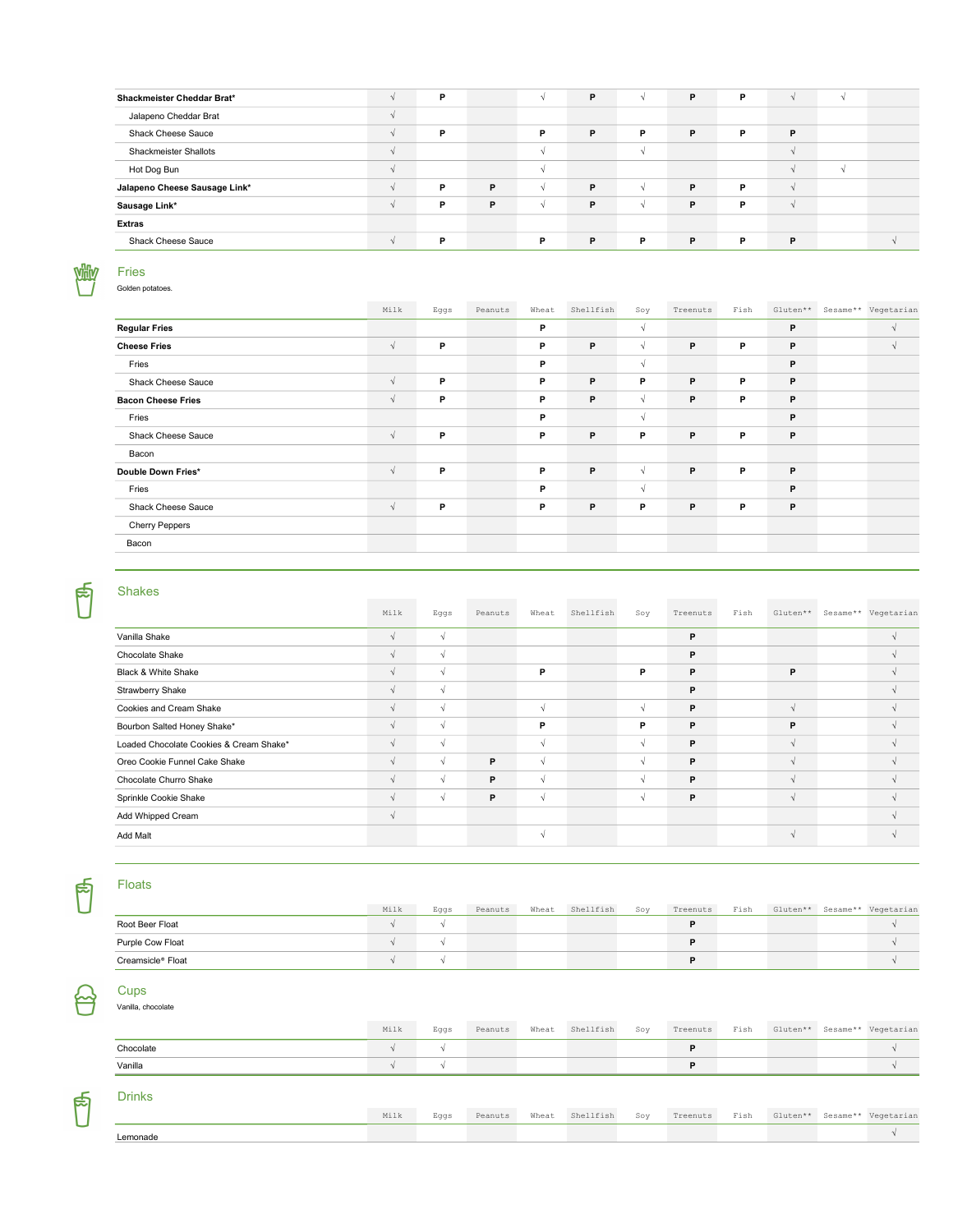|  |  |  | P |  | $\sqrt{ }$ |
|--|--|--|---|--|------------|
|  |  |  |   |  | $\sqrt{ }$ |
|  |  |  |   |  | $\Delta$   |
|  |  |  |   |  |            |
|  |  |  |   |  | $\sim$     |
|  |  |  |   |  | $\sqrt{ }$ |
|  |  |  |   |  | $\sim$     |
|  |  |  |   |  | $\sqrt{ }$ |
|  |  |  |   |  | $\sqrt{ }$ |
|  |  |  |   |  | $\Delta$   |
|  |  |  |   |  |            |
|  |  |  |   |  |            |
|  |  |  |   |  | $\sqrt{ }$ |
|  |  |  |   |  | $\Delta$   |
|  |  |  |   |  | $\sqrt{ }$ |
|  |  |  |   |  | $\sqrt{ }$ |
|  |  |  |   |  | $\sim$     |
|  |  |  |   |  |            |
|  |  |  |   |  |            |
|  |  |  |   |  |            |
|  |  |  |   |  |            |

# T

÷

# Beer & Wines

|                                   | Milk | Eggs | Peanuts | Wheat | Shellfish | Soy | Treenuts | Fish |  | Gluten** Sesame** Vegetarian |
|-----------------------------------|------|------|---------|-------|-----------|-----|----------|------|--|------------------------------|
| Brooklyn Brewery Shackmeister Ale |      |      |         |       |           |     |          |      |  |                              |
| Beer Float                        |      |      |         |       |           |     | P        |      |  |                              |
| Shack White                       |      |      |         |       |           |     |          |      |  |                              |
| Shack Red                         |      |      |         |       |           |     |          |      |  |                              |
| Shack Rose                        |      |      |         |       |           |     |          |      |  |                              |
| Shack Sparkling                   |      |      |         |       |           |     |          |      |  |                              |

# Keys to Symbols

 $\sqrt{\frac{1}{1}}$  Presence of allergen

P = Processed in a factory where possible cross-contact occurs with this allergen

 $*$  = Not available at all Shake Shack locations

\*\* = Gluten and Sesame are not allergens recognized by the FDA, however this information is provided for guest knowledge

This review does not account for cross contact that may occur (1) during preparation of the menu item or (2) as a result of substituting alternative products to those listed.